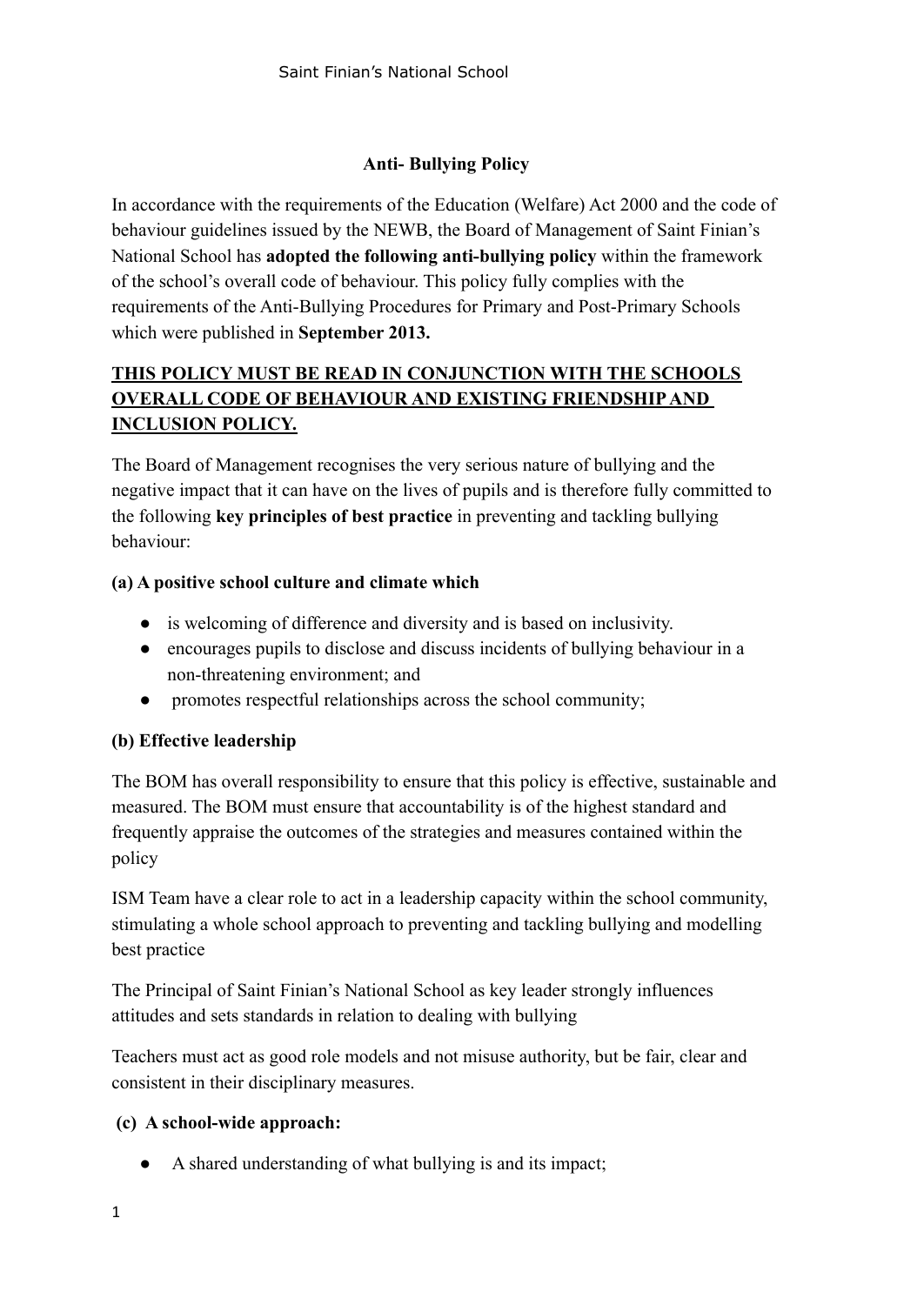- Implementation of education and prevention strategies (including awareness raising measures) that:
	- build empathy, respect and resilience in pupils;
	- Explicitly address the issues of cyber bullying and identity-based bullying including, in particular, homophobic and transphobic bullying.
	- Effective supervision and monitoring of pupils;
	- Supports for staff; Consistent recording, investigation and follow up of bullying behaviour (including use of established intervention strategies)
	- On-going evaluation of the effectiveness of the anti-bullying policy.
	- The assistance of Gardaí, Tusla and Community Workers may be required in some cases

# **(d) A shared understanding of what bullying is and its impact**

Saint Finian's National School endeavours to put in place appropriate systems to ensure that ALL relevant members of the school community (parents, pupils, staff and the wider community) have a shared understanding of what constitutes bullying behaviour as defined in this policy

# **(e) Effective supervision and monitoring of pupils**

Staff members have a distinct responsibility to ensure that supervision of pupils in class is effective and consistent

Supervision in playground areas must be managed and conducted effectively, with particular attention given to 'hot spots' or 'hot times' eg arrival & dismissal

# **(f) Supports for staff**

Regular discussion and review of policy and procedures is essential to support staff on a continuous basis

All staff must have a uniform interpretation of what is expected in relation to bullying, how to identify possible bullying behaviours, how to manage disclosures and how to deal effectively with incidents of bullying within the classroom context

Staff must be aware that supporting one another is a key aspect of prevention and new/inexperienced members of staff must be given every opportunity to discuss concerns and model best practice

CPD in relation to Anti Bullying Strategies will be supported and encouraged for all members of staff

**(g) Consistent recording, investigation and follow up of bullying behaviour (including use of established intervention strategies); and**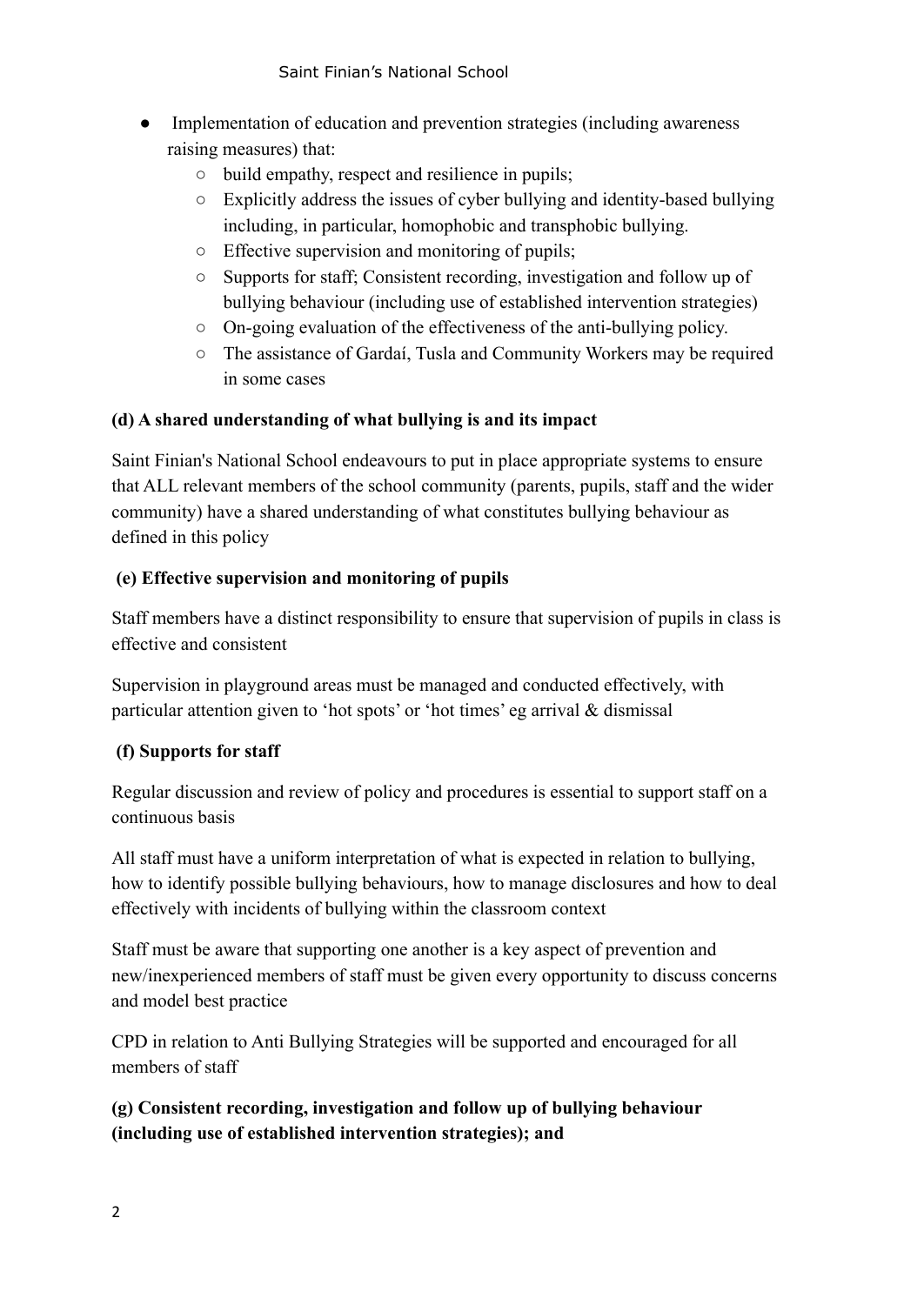## **(h) On-going evaluation of the effectiveness of the anti-bullying policy.**

# **In accordance with the** *Anti-Bullying Procedures for Primary and Post-Primary Schools* **bullying is defined as follows:**

Bullying is unwanted negative behaviour, verbal, psychological or physical conducted, by an individual or group against another person (or persons) and which is repeated over time.

The following types of bullying behaviour are included in the definition of bullying:

- Deliberate exclusion, malicious gossip and other forms of relational bullying.
- Cyber-bullying and
- Identity-based bullying such as homophobic bullying, racist bullying, bullying based on a person's membership of the Traveller community and bullying of those with disabilities or special educational needs.
- Isolated or once-off incidents of intentional negative behaviour, including a once-off offensive or hurtful text message or other private messaging, do not fall within the definition of bullying and should be dealt with, as appropriate, in accordance with the school's code of behaviour.
- However, in the context of this policy, placing a once-off offensive or hurtful public message, image or statement on a social network site or other public forum where that message, image or statement can be viewed and/or repeated by other people will be regarded as bullying behaviour.
- Negative behaviour that does not meet this definition of bullying will be dealt with in accordance with the school's code of behaviour.

This policy applies to activities and events that take place:

- During school time (including break times)
- School tours/trips
- Extra-curricular activities

Saint Finian's National School reserves the right to take action against bullying perpetrated outside the school which spills over into the school.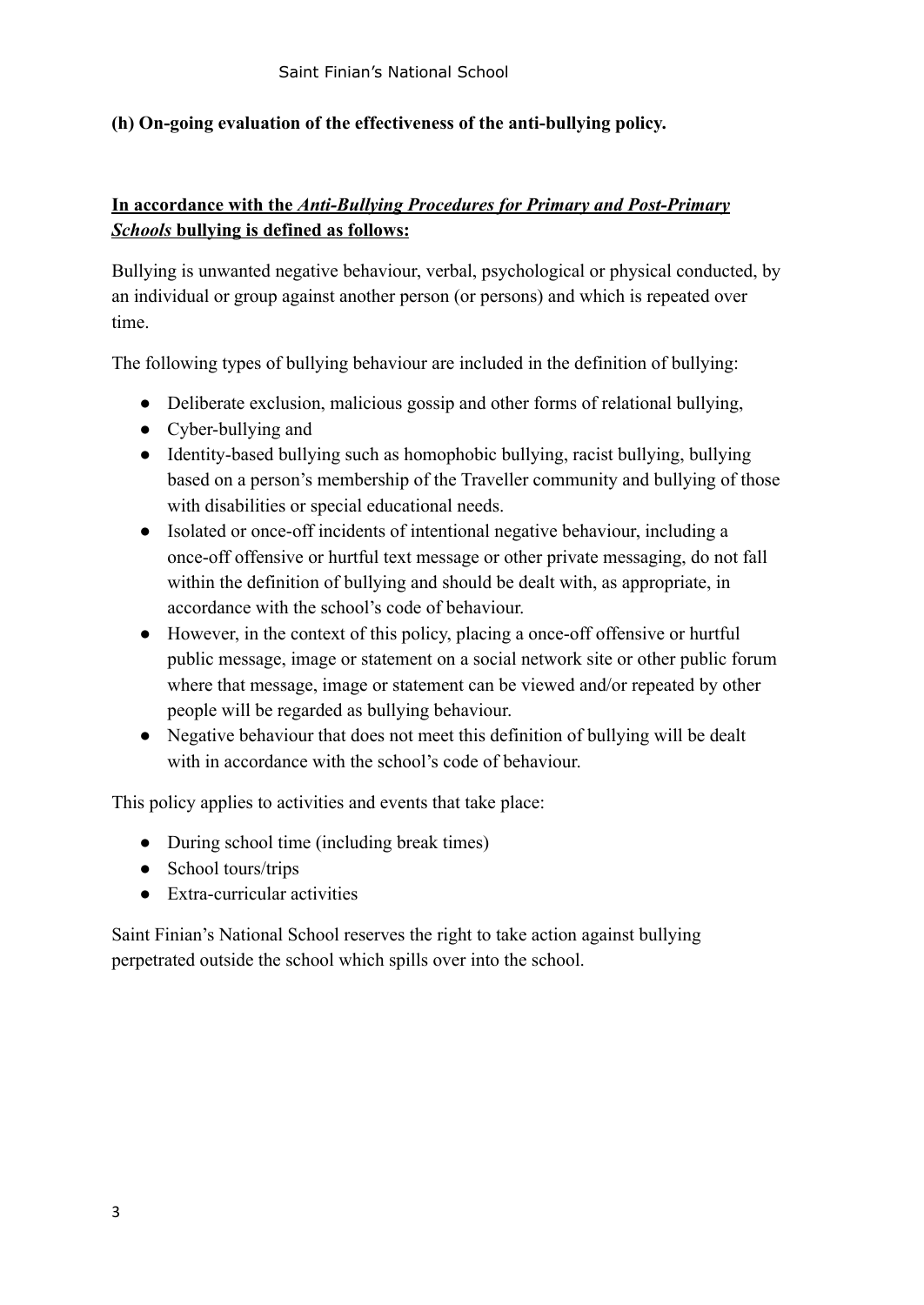**The relevant teachers for investigating and dealing with bullying in accordance with the Anti -Bullying Procedures for Primary & Post Primary Schools**

**Acting Principal – Terry Martin (Replacing Maria O'Connell)**

**Acting Deputy Principal – Grace Jordan (Replacing Janet O'Donnell)**

**ISM Team: Sarah Kelly, Fiona Leen, Maureen Fitzpatrick**

**All class teachers**

**Pastoral Care Team Members**

**HSCL Teacher – Maureen Fitzpatrick**

**Any other – SNAs will assist teachers in monitoring pupils and activities on yard**

#### **Education and prevention strategies**

#### **School-wide approach**

A school-wide approach to the fostering of respect for all members of the school community. The promotion of the value of diversity to address issues of prejudice and stereotyping, and highlight the unacceptability of bullying behaviour.

The fostering and enhancing of the self-esteem of all our pupils through both curricular and extracurricular activities. Pupils will be provided with opportunities to develop a positive sense of self-worth through formal and informal interactions.

Whole staff professional development on bullying to ensure that all staff develops an awareness of what bullying is, how it impacts on pupils' lives and the need to respond to it-prevention and intervention. An annual audit of professional development needs with a view to assessing staff requirements through internal staff knowledge/expertise and external sources

Professional development with specific focus on the training of the relevant teachers

School wide awareness raising and training on all aspects of bullying, to include pupils,

parents/guardians and the wider school community.

Supervision and monitoring of classrooms, corridors, school grounds, school tours and extra- curricular activities. Non-teaching and ancillary staff will be encouraged to be vigilant and report issues to relevant teachers. Supervision will also apply to monitoring student use of communication technology within the school.

The school's anti-bullying policy is discussed with pupils and all parents/guardians sign and accept the Code of Behaviour of the school on enrolment.

The implementation of regular (e.g. per year) whole school awareness measures e.g. a dedicated notice board in the school and classrooms on the promotion of friendship, and bullying prevention. Encourage a culture of telling,

Ensuring that pupils know who to tell and how to tell, e.g.: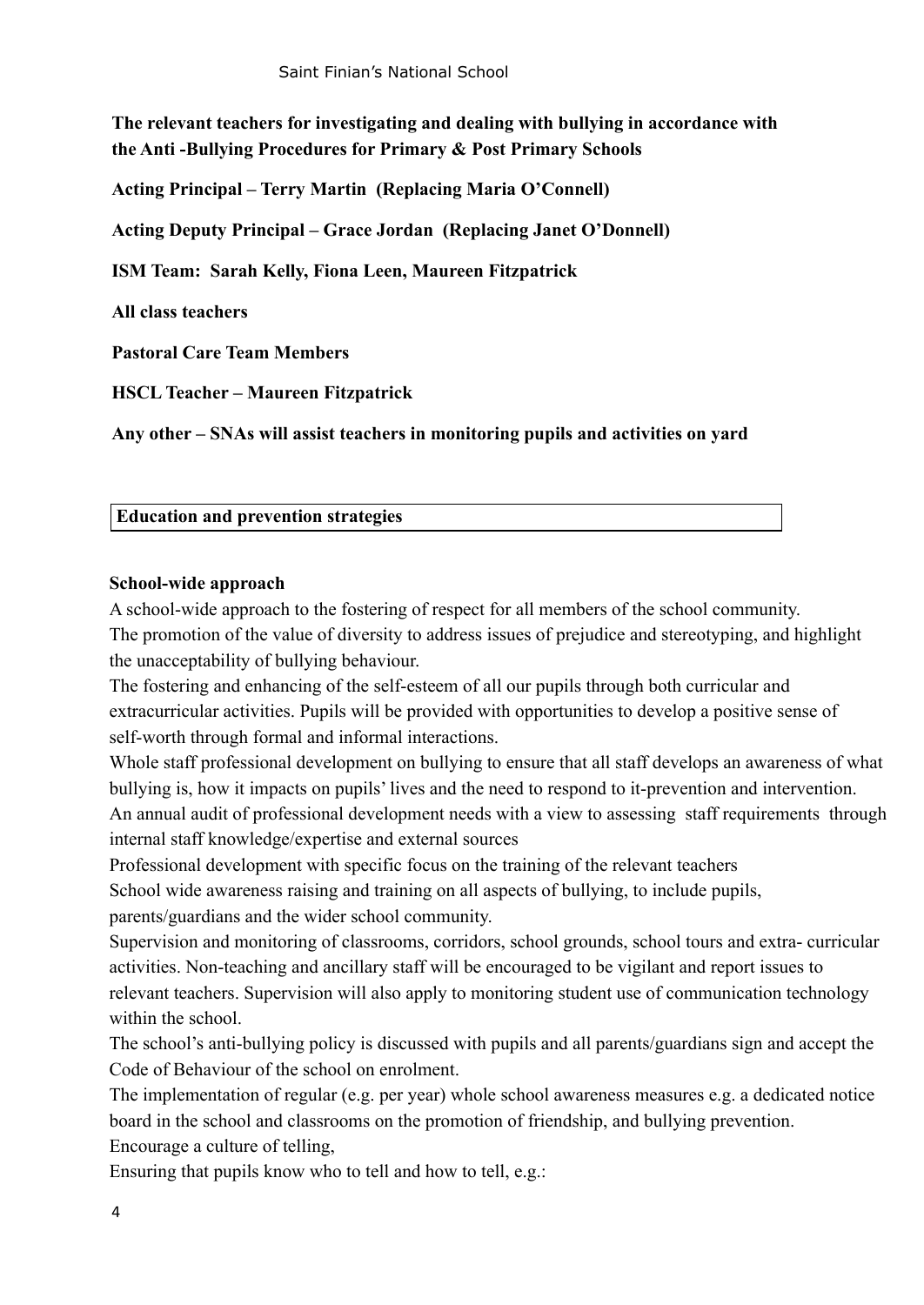Direct approach to the teacher at an appropriate time, for example after class. Hand note up with homework. Make a phone call to the school Anti-bully or Worry box? Get a parent/guardian or friend to tell on your behalf. Ensure bystanders understand the importance of telling if they witness or know that bullying is taking place.

### **Recording of bullying behaviour**

It is imperative that all recording of bullying incidents must be done in an objective and factual manner.

The school's procedures for noting and reporting bullying behaviour are as follows:

### **Informal- pre-determination that bullying has occurred**

All staff must keep a written record of any incidents witnessed by them or notified to them. All incidents must be reported to the relevant teacher.

An Incident of bullying behaviour on the yard will be noted and recorded by the teacher on duty/yard duty in the 'red book' and this will be given to the classroom teacher to read and address.

While all reports, including anonymous reports of bullying must be investigated and dealt with by the relevant teacher, the relevant teacher must keep a written record of the reports, the actions taken and any discussions with those involved regarding same

The relevant teacher must inform the principal of all incidents being investigated.

## **Formal Stage 1-determination that bullying has occurred**

If it is established by the relevant teacher that bullying has occurred, the relevant teacher must keep appropriate written records which will assist her efforts to resolve the issues and restore, as far as is practicable, the relationships of the parties involved.

The recording template must be retained by the relevant teacher in question and a copy maintained by the principal.

Teachers' records are retained on Aladdin. All written report templates given to the Principal will be retained in the filing cabinet in the Principal's Office.

### **Formal Stage 2**

The relevant teacher must use the recording template attached to record the bullying behaviour in the following circumstances:

in cases where she/he considers that the bullying behaviour has not been adequately and appropriately addressed within 20 school days after she/he has determined that bullying behaviour occurred; and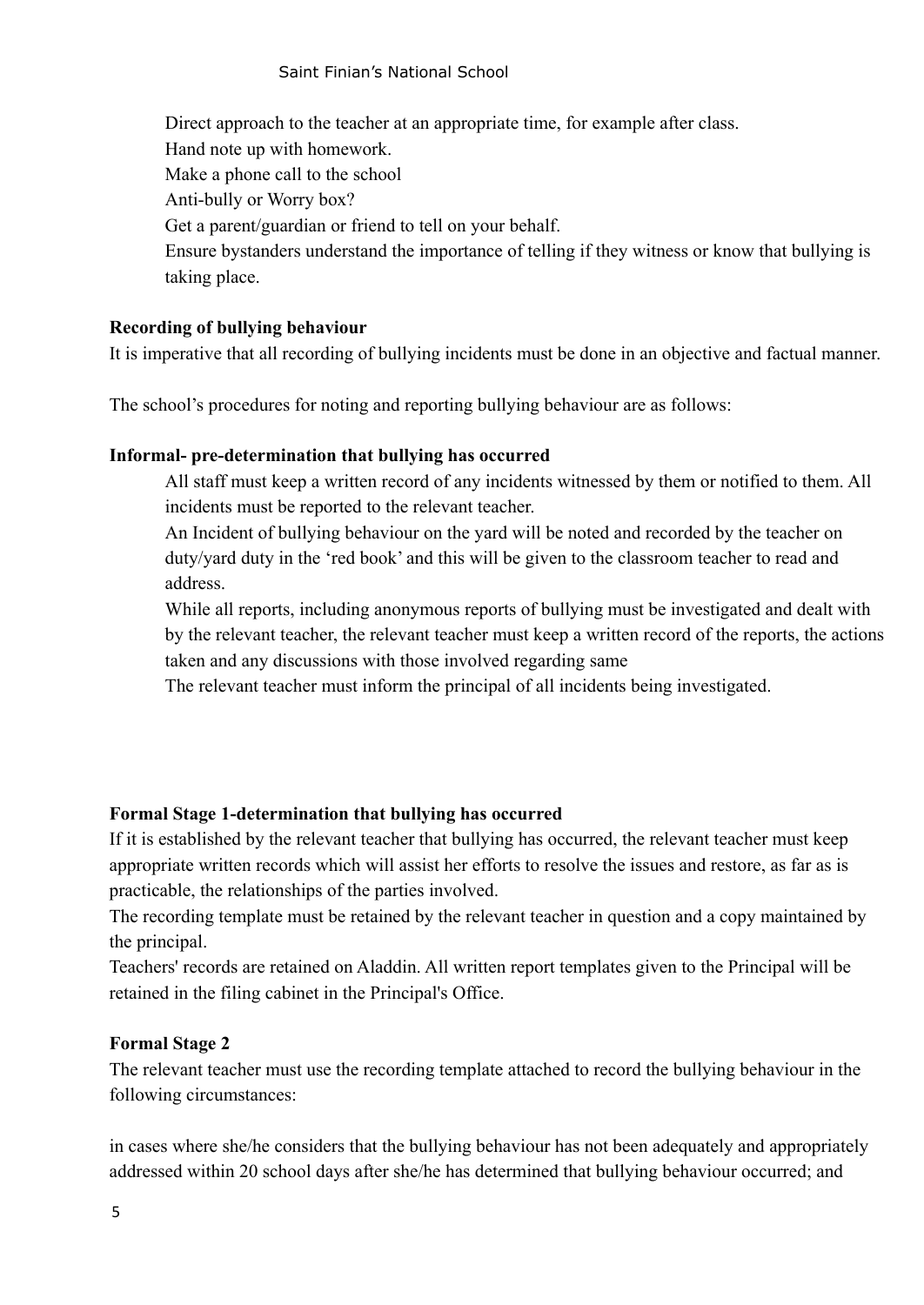### Saint Finian's National School

All confirmed instances of bullying behaviour must be recorded and reported immediately to the Principal or Deputy Principal as applicable.

Established intervention strategies

Teacher interviews with all pupils Negotiating agreements between pupils and following these up by monitoring progress. This can be on an informal basis or implemented through a more structured mediation process – Restorative Practice Working with parent/guardian to support school interventions No Blame Approach Circle Time Restorative interviews Restorative conferencing

Saint Finian's is committed to exploring these interventions further:

The traditional successful disciplinary approach Strengthening the victim Mediation Restorative Practice The Support Group Method The Method of Shared Concern

An Incident of bullying behaviour on the yard will be noted and recorded by the teacher on duty/yard duty in the 'red book' and this will be given to the classroom teacher to read and address.

Teachers should take a calm, unemotional problem-solving approach and use the Restorative Practice questions and worksheet.

The Incident will be investigated – what, who, when, where, why?

An effort will be made to resolve any issues and to restore as far as practicable, the relationships. The teacher will exercise professional judgement to determine whether bullying has occurred and as to how it can be resolved.

If a group is involved, they will be met both individually and as a group. Each member will be asked for his/her account of what happened to ensure that everyone is clear about what everyone else has said. This account will be recorded. (Restorative Practice)

Each member of a group should be supported through the possible pressures that may face them from the other members of the group after the interview by the teacher;

Pupils who are not directly involved can also provide very useful information in this way, and will be expected to assist the investigation.

Children should understand there are no innocent bystanders if they remain passive where bullying is concerned—All bystanders must report bullying.

The alleged "bully" will be asked to reflect on his/her behaviour and its consequences for himself/herself and for the person who is the victim. (Restorative Practice)

It may also be appropriate or helpful to ask those involved to write down their account of the incident(s)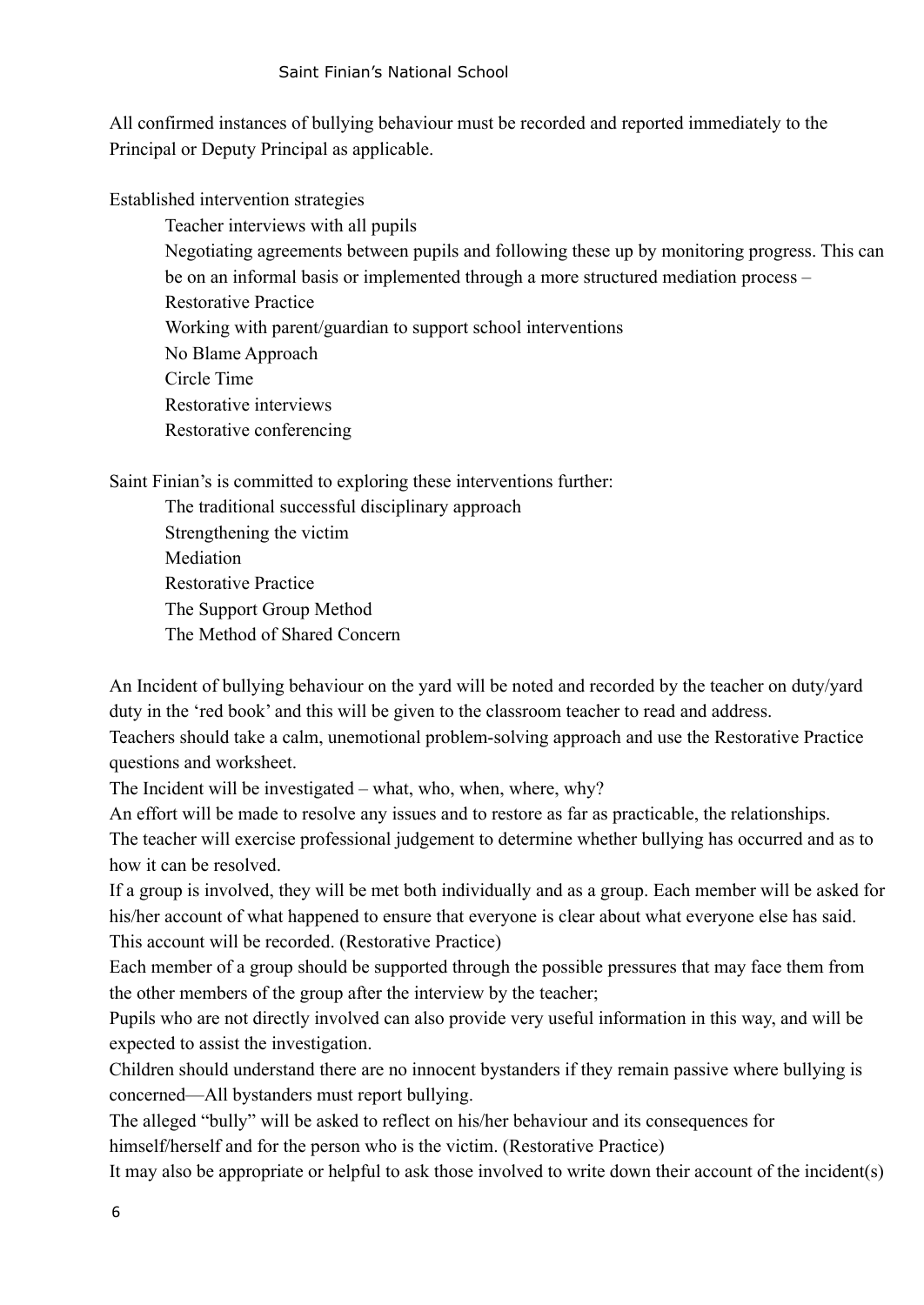#### Saint Finian's National School

In cases where it has been determined by the relevant teacher that bullying behaviour has occurred, the parent(s)/guardian(s) of the parties involved should be contacted at an early stage to inform them of the matter and explain the actions being taken (by reference to the school policy). The school should give parent(s)/guardian(s) an opportunity of discussing ways in which they can reinforce or support the actions being taken by the school and the supports provided to the pupils;

Where the relevant teacher has determined that a pupil has been engaged in bullying behaviour, it should be made clear to him/her how she is in breach of the school's anti-bullying policy and efforts should be made to try to get her to see the situation from the perspective of the pupil being bullied; It must also be made clear to all involved (each set of pupils and parent(s)/guardian(s)) that in any situation where disciplinary sanctions are required, this is a private matter between the pupil being disciplined, his or her parent(s)/guardian(s) and the school; If necessary the aggressor will be asked to sign an undertaking that "this behaviour will not reoccur."

### **Follow up and recording**

In determining whether a bullying case has been adequately and appropriately addressed the relevant teacher must, as part of her professional judgement, take the following factors into account:

Whether the bullying behaviour has ceased;

Whether any issues between the parties have been resolved as far as is practicable;

Whether the relationships between the parties have been restored as far as is practicable;

Any feedback received from the parties involved, their parent(s)/guardian(s)s or the school Principal or Deputy Principal

Follow-up meetings with the relevant parties involved should be arranged separately with a view to possibly bringing them together at a later date if the pupil who has been bullied is ready and agreeable.

Where a parent(s)/guardian(s) is not satisfied that the school has dealt with a bullying case in accordance with these procedures, the parent(s)/guardian(s) must be referred, as appropriate, to the school's complaints procedures.

In the event that a parent(s)/guardian(s) has exhausted the school's complaints procedures and is still not satisfied, the school must advise the parent(s)/guardian(s) of their right to make a complaint to the Ombudsman for Children.

#### **Implementation of curricula**

The full implementation of the SPHE and the RSE and Stay Safe Programmes.

Circle time

Restorative Practice

Social Groups and the use of Talk About programme

Weaving Wellbeing in service training commencing in December 2017 and implementation of the programme thereafter

Continuous Professional Development for staff in anti-bullying.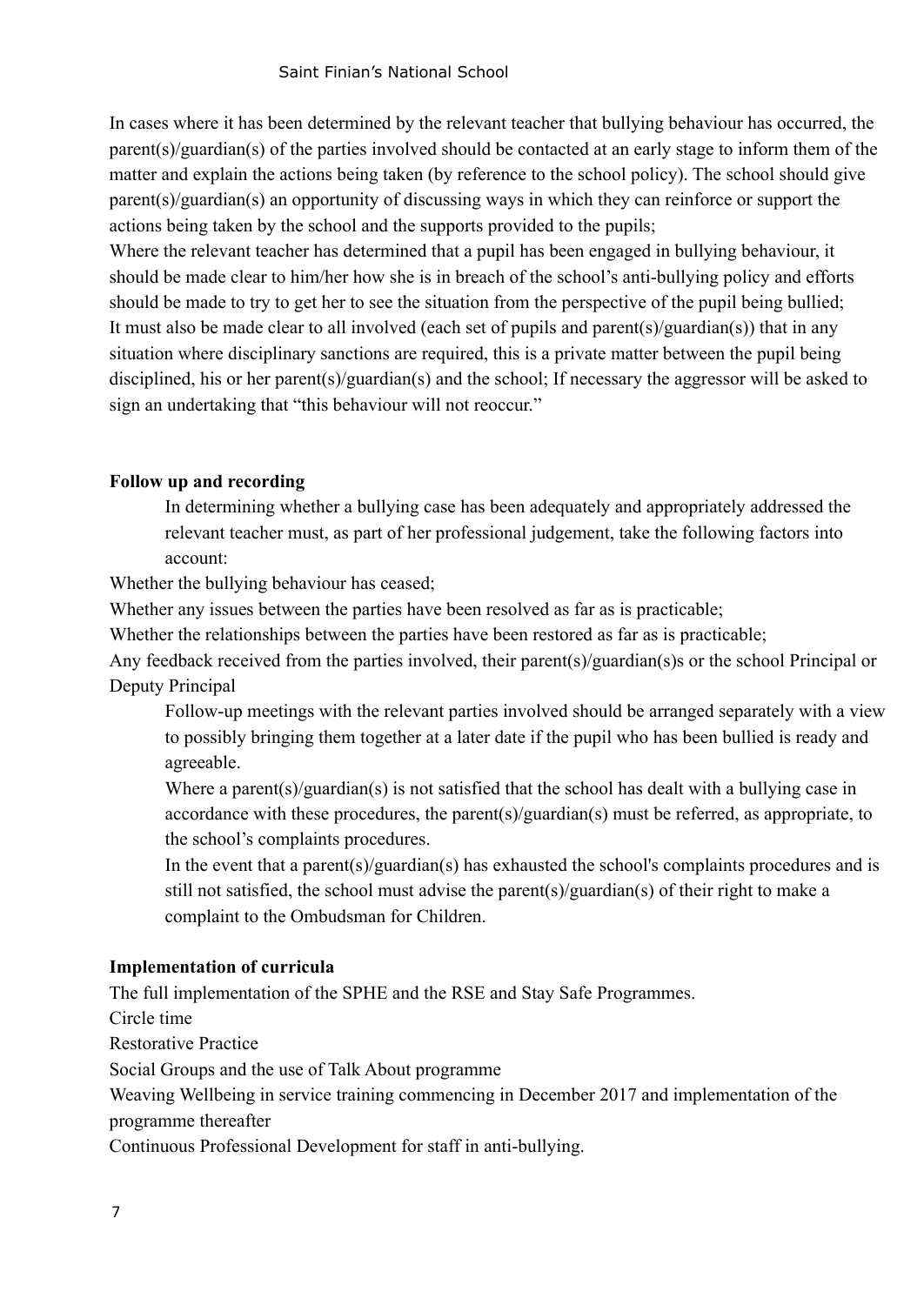#### Saint Finian's National School

Delivery of the Garda SPHE Programmes at primary level. These lessons, delivered by Community Gardai, cover issues around personal safety and cyber-bullying

The school will specifically consider the additional needs of SEN pupils with regard to programme implementation and the development of skills and strategies to enable all pupils to respond appropriately.

Through the means of curricular and extracurricular activities to develop positive self worth.

Developing pupil's awareness of identity-based bullying and in particular transphobic bullying, i.e. the "Growing Up" lesson in SPHE. Particular account will also be taken of the important and unique role pupils with Special Educational Needs have to play in our school.

NEPS programmes on [www.neps.ie](http://www.neps.ie) (Incredible Years, Friends for Life - teachers trained in these programmes will form a cluster and provide in service for all teachers in the school.)

## **Bullying relating to SEN**

Any child can be a victim of bullying but some children might be more vulnerable than others. This can include those children with Special Educational Needs. These pupils often do not have the same social skills or ability to communicate in order to defend themselves or even be aware of bullying behaviour. These children often trust everyone surrounding them and might be taken advantage of due to their limited capacity to comprehend social cues and situations. This is why all staff need to be ever vigilant looking for these cues.

They can be the victim of taunting or name calling, mocked because of a physical disability or learning need or set up to be ridiculed by other pupils. This can often occur online through cyber-bullying or offline in the school yard.

Bullying can have a serious and drastic effect on the self-esteem of children with Special Educational Needs.

St. Finian's approach to preventing and dealing with bullying joins up with other relevant school policies and ensures that all the services that provide for pupils with disabilities work together.

The approaches used to reducing the likelihood of bullying include developing social skills, ensuring and improving inclusion and creating and maintaining a positive school culture which encourages trust, care, consideration, support and respect for all and having an open dialogue between all staff and pupils to provide children with the opportunities to raise any concerns they may have in a comfortable environment. Children must be encouraged to approach members of staff with any problem knowing they will be listened to and it will be acted upon.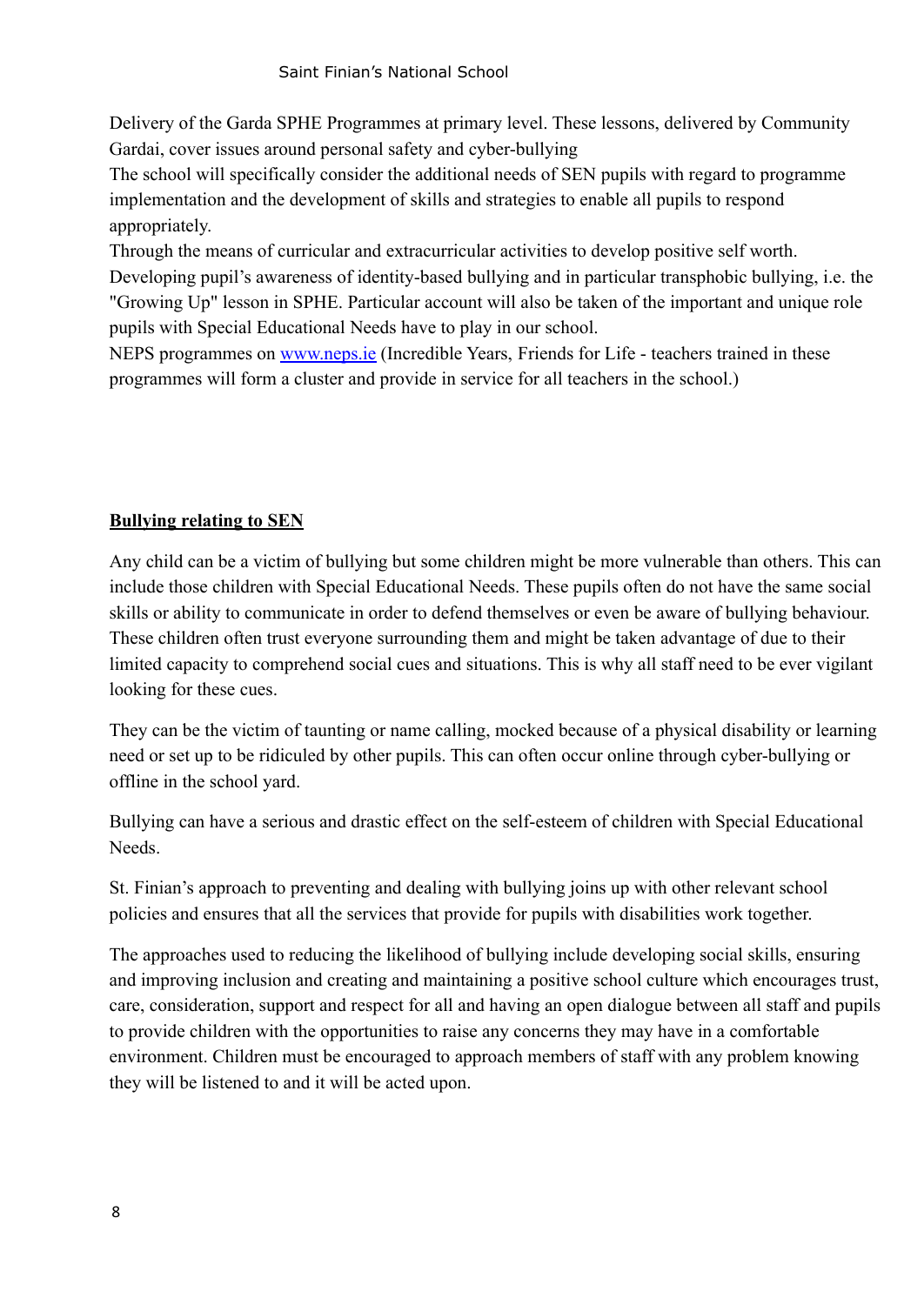## **8. Supervision and Monitoring of Pupils**

The Board of Management confirms that appropriate supervision and monitoring policies and Practices are in place to both prevent and deal with bullying behaviour and to facilitate early intervention where possible.

There are agreed supervision and monitoring practices in the school

Mobile phones must be kept in the child's school bag during the school day 08:50 a.m to 14:30 p.m. Mobile phones are generally not permitted on school tours/outings except in special circumstances In relation to Acceptable Use Policy in the school the following issues are addressed:

All Internet sessions are supervised by a teacher

The school regularly monitors pupils' Internet usage within school time.

Prevention of Harassment The Board of Management confirms that the school will, in accordance with its obligations under equality legislation, take all such steps that are reasonably practicable to prevent the sexual harassment of pupils or staff or the harassment of pupils or staff on any of the nine grounds specified, i.e. gender including transgender, civil status, family status, sexual orientation, religion, age, disability, race, and membership of the Traveller community.

Date This Policy Was Adopted

This policy was adopted by the Board of Management on: Date: October 2017

Availability of This Policy This policy has been made available to school personnel and provided to the Parents Association.

A copy of Saint Finian's Anti-Bullying Policy, October 2017, this policy will be made available to the Department and the patron if requested.

Review of This Policy This policy and its implementation will be reviewed by the Board of Management once in every school year.